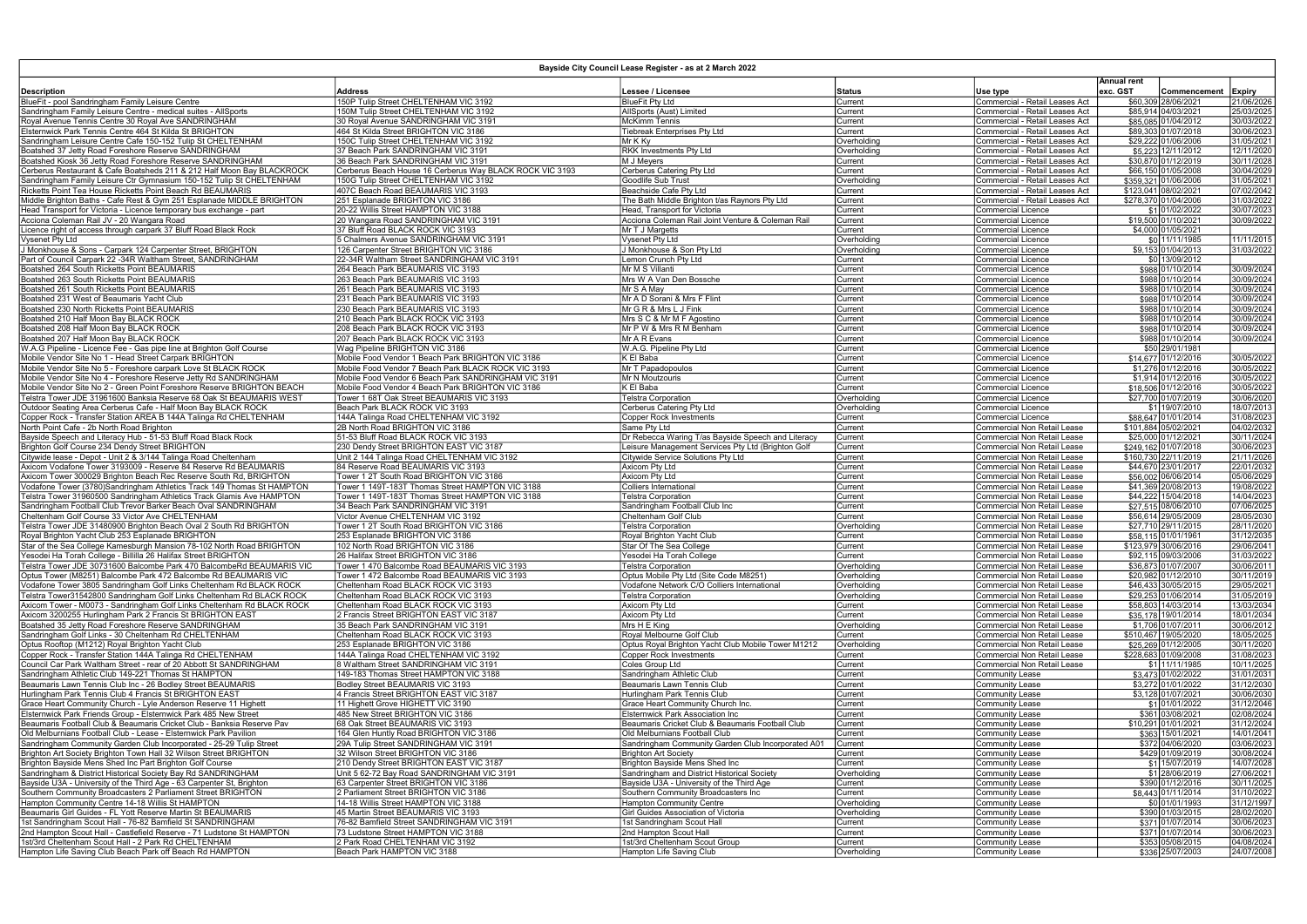## Bayside City Council Lease Register - as at 2 March 2022

|                                                                                                                                     |                                                                                    |                                                                    |                            |                                                      | <b>Annual rent</b> |                                          |                          |
|-------------------------------------------------------------------------------------------------------------------------------------|------------------------------------------------------------------------------------|--------------------------------------------------------------------|----------------------------|------------------------------------------------------|--------------------|------------------------------------------|--------------------------|
| <b>Description</b>                                                                                                                  | <b>Address</b>                                                                     | Lessee / Licensee                                                  | <b>Status</b>              | Use type                                             | exc. GST           | Commencement                             | Expiry                   |
| Brighton and Districts Helping Hand Assoc. Bayley House 52 Middle Cres<br>Vasey RSL Day Therapy Centre 78-102 North Road BRIGHTON   | 52A Middle Crescent BRIGHTON VIC 3186<br>19 Downes Avenue BRIGHTON VIC 3186        | <b>Bayley House</b><br>Vasey RSL Care Ltd                          | Current<br>Current         | Community Lease<br><b>Community Lease</b>            |                    | \$415 01/03/2015<br>\$406 01/06/2013     | 28/02/2030<br>31/05/2022 |
| Vasey RSL Hostel 78-102 North Road BRIGHTON                                                                                         | 21 Downes Avenue BRIGHTON VIC 3186                                                 | Vasey RSL Care Ltd                                                 | Current                    | Community Lease                                      |                    | \$0 25/03/1996                           | 24/03/2026               |
| Black Rock Yacht Club Half Moon Bay off Beach Rd BLACK ROCK                                                                         | Black Rock Yacht Club 10 Cerberus Way BLACK ROCK VIC 3193                          | <b>Black Rock Yacht Club</b>                                       | Current                    | <b>Community Lease</b>                               |                    | \$10,604 01/11/2010                      | 31/10/2031               |
| Basterfield Park Tennis Club 2A Dane Rd HAMPTON EAST                                                                                | 2B Dane Road HAMPTON EAST VIC 3188                                                 | Basterfield Park Tennis Club                                       | Overholding                | Community Lease                                      |                    | \$2,910 01/07/2015                       | 30/06/2020               |
| Beaumaris Art Group 84-98 Reserve Rd BEAUMARIS                                                                                      | 88 Reserve Road BEAUMARIS VIC 3193                                                 | <b>Beaumaris Art Group</b>                                         | Overholding                | <b>Community Lease</b>                               |                    | \$371 01/05/2014                         | 30/04/2019               |
| Sandringham Croquet Club Beach Rd (opposite Mildura Ave) SANDRINGHAM                                                                | 32 Beach Park SANDRINGHAM VIC 3191                                                 | Sandringham Croquet Club Inc                                       | Current                    | Community Lease                                      |                    | \$1,501 19/06/2020                       | 18/06/2025               |
| Brighton Bowling and Sporting Club Breen Dr BRIGHTON EAST                                                                           | 51 Cummins Road BRIGHTON EAST VIC 3187                                             | Brighton Bowling & Sporting Clubs Inc                              | Current                    | Community Lease                                      |                    | \$1,334 01/07/2005                       | 30/06/2035               |
| Brighton Beach Bowls Club 2B South Rd BRIGHTON                                                                                      | 2B South Road BRIGHTON VIC 3186                                                    | <b>Brighton Beach Bowls Club</b>                                   | Current                    | Community Lease                                      |                    | \$1,567 01/01/2016                       | 31/12/2025               |
| Beaumaris Yacht Club Beach Road (Ricketts Point) BEAUMARIS                                                                          | Beach Park BEAUMARIS VIC 3193                                                      | Beaumaris Yacht Club                                               | Current                    | Community Lease                                      |                    | \$756 01/03/2009                         | 29/02/2024               |
| Beaumaris Lawn Tennis Club LEASE 75-83 Tramway Pde BEAUMARIS<br>Sandringham Youth Club 219 Thomas St HAMPTON                        | 75-83 Tramway Parade BEAUMARIS VIC 3193<br>219 Thomas Street HAMPTON VIC 3188      | Beaumaris Lawn Tennis Club                                         | Current<br>Overholding     | Community Lease                                      |                    | \$7,163 15/12/2017<br>\$1,201 05/03/1994 | 14/12/2032<br>04/03/2004 |
| Hampton Bowls Club 25-41 Fewster Rd HAMPTON                                                                                         | 25-41 Fewster Road HAMPTON VIC 3188                                                | Sandringham Youth Club<br><b>Hampton Bowls Club</b>                | Current                    | Community Lease<br>Community Lease                   |                    | \$4,256 01/04/2017                       | 31/03/2022               |
| Sandringham Bowls Club 25 Tulip Street SANDRINGHAM                                                                                  | 25-29 Tulip Street SANDRINGHAM VIC 3191                                            | Sandringham Bowls Club                                             | Overholding                | Community Lease                                      |                    | \$1,468 01/10/2003                       | 30/09/2013               |
| Beaumaris Community Centre Tennis Club 84-98 Reserve Rd BEAUMARIS                                                                   | 84 Reserve Road BEAUMARIS VIC 3193                                                 | Beaumaris Comm.Centre Tennis Club                                  | Current                    | Community Lease                                      |                    | \$3,573 01/06/2015                       | 30/06/2024               |
| Dendy Park Tennis Club Breen Dve Dendy Park BRIGHTON EAST                                                                           | 306A Dendy Street BRIGHTON EAST VIC 3187                                           | Dendy Park Tennis Club                                             | Overholding                | <b>Community Lease</b>                               |                    | \$19,785 01/12/2014                      | 30/11/2018               |
| VAFA - LEASE - Elsternwick Park 164 Glenhuntly Rd BRIGHTON                                                                          | 164 Glen Huntly Road BRIGHTON VIC 3186                                             | Victorian Amateur Football Assoc                                   | Current                    | Community Lease                                      |                    | \$353 01/07/2021                         | 30/06/2042               |
| Cheltenham Snooker & Billiards Club Cheltenham Resv 137A Weatherall Rd                                                              | 137A Weatherall Road CHELTENHAM VIC 3192                                           | Cheltenham Snooker & Billiards Club                                | Overholding                | Community Lease                                      |                    | \$1,154 01/03/2014                       | 28/02/2019               |
| Beaumaris Bowls Club Martin St BEAUMARIS                                                                                            | Martin Street BEAUMARIS VIC 3193                                                   | Beaumaris Bowls Club                                               | Current                    | Community Lease                                      |                    | \$3,088 01/10/2013                       | 30/09/2022               |
| Sandringham Life Saving Club Foreshore Reserve SANDRINGHAM                                                                          | Beach Park Foreshore Foreshore SANDRINGHAM VIC 3191                                | Sandringham Life Saving Club                                       | Overholding                | Community Lease                                      |                    | \$224 01/01/1960                         | 31/12/1980               |
| 4th Cheltenham Guide Hall - Cheltenham Reserve 1A Glebe Ave CHELTENHAM                                                              | 1A Glebe Avenue CHELTENHAM VIC 3192                                                | Girl Guides Association of Victoria                                | Overholding                | Community Lease                                      |                    | \$371 01/03/2015                         | 29/02/2020               |
| Highett Youth Club 3 Livingston St HIGHETT                                                                                          | 3 Livingston Street HIGHETT VIC 3190                                               | <b>Highett Youth Club</b>                                          | Current                    | <b>Community Lease</b>                               |                    | \$4,972 12/01/2014                       | 11/01/2023               |
| Half Moon Bay Life Saving Club Half Moon Bay BLACK ROCK<br>Family Life Ltd - 197 Bluff Road Sandringham                             | Half Moon Bay Life Saving Club 26 Cerberus Way BLACK ROCK VIC 3193                 | Half Moon Bay Life Saving Club                                     | Overholding                | Community Lease                                      |                    | \$223 01/01/1960                         | 31/12/1980               |
| Highett Bowls Club Lyle Anderson Reserve 11 Highett Gve HIGHETT                                                                     | 197 Bluff Road SANDRINGHAM VIC 3191<br>11 Highett Grove HIGHETT VIC 3190           | Southern Family Life<br><b>Highett Bowls Club</b>                  | Current<br>Current         | Community Lease<br>Community Lease                   |                    | \$408 22/03/2017<br>\$2,837 01/06/2016   | 22/03/2067<br>31/05/2025 |
| 2/11 Brighton Sea Scout Hall - Foreshore Reserve - Esplanade BRIGHTON                                                               | 77 Esplanade BRIGHTON VIC 3186                                                     | 2/11 Brighton Sea Scouts                                           | Current                    | Community Lease                                      |                    | \$371 01/07/2014                         | 30/06/2023               |
| 5th Sandringham Scout Hall - Merindah Park -54 Holloway Rd SANDRINGHAM                                                              | 52 Holloway Road SANDRINGHAM VIC 3191                                              | 5th Sandringham Scout Group                                        | Current                    | Community Lease                                      |                    | \$371 01/07/2014                         | 30/06/2023               |
| 2nd Brighton Scout Hall - 44 Whyte St BRIGHTON                                                                                      | 44 Whyte Street BRIGHTON VIC 3186                                                  | 2nd Brighton Scout Hall                                            | Current                    | Community Lease                                      |                    | \$390 31/07/2018                         | 01/08/2022               |
| 9th Brighton East Scout Hall - Golf Course Res 210 Dendy St BRIGHTON                                                                | 210 Dendy Street BRIGHTON EAST VIC 3187                                            | 9th Brighton Scout Group                                           | Current                    | Community Lease                                      |                    | \$390 31/07/2018                         | 01/08/2022               |
| Cheltenham Reserve Scout Hall - 137 Weatherall Rd CHELTENHAM                                                                        | 137B Weatherall Road CHELTENHAM VIC 3192                                           | Cheltenham Reserve Scout Hall                                      | Current                    | <b>Community Lease</b>                               |                    | \$451 07/01/2019                         | 06/01/2023               |
| Brighton Life Saving Club - Esplanade near Dendy St Beach BRIGHTON                                                                  | 133 Esplanade BRIGHTON VIC 3186                                                    | <b>Brighton Life Saving Club</b>                                   | Overholding                | Community Lease                                      |                    | \$224 01/11/1984                         | 31/10/1994               |
| Beaumaris Life Saving Club - Beach Road Ricketts Point BEAUMARIS                                                                    | 263 Beach Park BEAUMARIS VIC 3193                                                  | <b>Beaumaris Life Saving Club</b>                                  | Overholding                | Community Lease                                      |                    | \$224 01/01/1960                         | 31/12/1981               |
| Black Rock Life Saving Club Beach Road BLACK ROCK                                                                                   | Black Rock Life Saving Club Beach Park BLACK ROCK VIC 3193                         | <b>Black Rock Life Saving Club</b>                                 | Overholding                | Community Lease                                      |                    | \$224 01/01/1959                         | 31/12/1979               |
| Australian Volunteer Coastguard Sdham Foreshore Jetty Rd SANDRINGHAM                                                                | Jetty Road SANDRINGHAM VIC 3191                                                    | Australian Volunteer Coast Guard                                   | Overholding                | Community Lease                                      |                    | \$259 01/12/2010                         | 30/11/2019               |
| Royal Institute for Deaf and Blind Children<br>Elsternwick Park Sports Club 170 Glen Huntly Road BRIGHTON                           | 2A Francis Street BRIGHTON EAST VIC 3187<br>170 Glen Huntly Road BRIGHTON VIC 3186 | Elsternwick Park Sports Club Inc                                   | Current<br>Current         | Community Lease                                      |                    | \$7,644 01/07/2014<br>\$1,904 11/02/2021 | 30/06/2023<br>10/02/2030 |
| 1st Beaumaris Sea Scout Hall Boatsheds near Sparks St BEAUMARIS                                                                     | Beach Park BEAUMARIS VIC 3193                                                      | 1st Beaumaris Sea Scout Hall                                       | Overholding                | Community Lease<br>Community Lease                   |                    | \$371 05/08/2015                         | 04/08/2020               |
| 1st Beaumaris Sea Scout Hall - Yott Reserve - Bodley St BEAUMARIS                                                                   | 4 Bodley Street BEAUMARIS VIC 3193                                                 | 1st Beaumaris Sea Scout Hall                                       | Current                    | Community Lease                                      |                    | \$371 01/07/2014                         | 30/06/2023               |
| 3rd Beaumaris Scout Hall - McDonald Reserve - Keating St BEAUMARIS                                                                  | 20 Keating Street BEAUMARIS VIC 3193                                               | 3rd Beaumaris Sea Scout Hall                                       | Current                    | Community Lease                                      |                    | \$371 01/07/2014                         | 30/06/2023               |
| Sandringham Family Leisure Centre Basketball Courts & Shop CHELTENHAM                                                               | 152 Tulip Street CHELTENHAM VIC 3192                                               | Southern Basketball Association Inc.                               | Current                    | Community Lease                                      |                    | \$6,065 01/08/2013                       | 31/07/2022               |
| Beaumaris Theatre Company Stan Hawkins Hall 82 Wells Rd BEAUMARIS                                                                   | 80 Wells Road BEAUMARIS VIC 3193                                                   | Beaumaris Theatre Inc                                              | Current                    | Community Lease                                      |                    | \$1,216 01/09/2017                       | 31/08/2026               |
| Brighton Theatre Co. Rooms Brighton Town Hall 32 Wilson St BRIGHTON                                                                 | 32 Wilson Street BRIGHTON VIC 3186                                                 | <b>Brighton Theatre Co</b>                                         | Overholding                | Community Lease                                      |                    | \$1,000 01/07/1998                       | 30/06/2003               |
| Public Liability reimbursement - Licence of road adjoining 2 2A 4 6                                                                 | 2E Emily Street BRIGHTON VIC 3186                                                  | Mr C M Bowers                                                      | Current                    | Community Licence                                    |                    | \$0 01/12/2021                           | 30/11/2030               |
| Licence of road adjoining 2 2A 4 6 8 & 10 Emily Street Brighton                                                                     | 2E Emily Street BRIGHTON VIC 3186                                                  | Mr C M Bowers                                                      | Current                    | Community Licence                                    |                    | \$403 01/12/2021                         | 30/11/2030               |
| Hampton Rotary Farmers Market - Trey Bit Reserve - Beach Park                                                                       | Mobile Food Vendor 6 Beach Park SANDRINGHAM VIC 3191                               | Rotary Club of Hampton Inc                                         | Current                    | Community Licence                                    |                    | \$1,875 08/12/2020                       | 07/12/2029               |
| VAFA - LICENCE - Elsternwick Park 164 Glenhuntly Rd BRIGHTON                                                                        | 164 Glen Huntly Road BRIGHTON VIC 3186                                             | Victorian Amateur Football Assoc                                   | Current                    | Community Licence                                    |                    | \$1 03/09/2021                           | 02/09/2042               |
| Sandy Street Art Project - Site 1 Waltham St / Site 2 cnr Bay/Station                                                               | 48 Station Street SANDRINGHAM VIC 3191                                             | Sandy Street Art Project                                           | Current<br>Current         | <b>Community Licence</b><br><b>Community Licence</b> |                    | \$1 01/06/2021                           | 31/05/2026<br>14/01/2041 |
| Old Melburnians Football Club - Licence - Oval 1 Elsternwick Park<br>Beaumaris Lawn Tennis Club LICENCE 75-83 Tramway Pde BEAUMARIS | 164 Glen Huntly Road BRIGHTON VIC 3186<br>75-83 Tramway Parade BEAUMARIS VIC 3193  | Old Melburnians Football Club<br>Beaumaris Lawn Tennis Club        | Overholding                | Community Licence                                    |                    | \$1 15/01/2021<br>\$733 22/06/2020       | 30/09/2020               |
| Highett Neighbourhood Community Centre 2 Livingston St HIGHETT                                                                      | 2 Livingston Street HIGHETT VIC 3190                                               | Highett Neighbourhood Community House Incorporated                 | Overholding                | Community Licence                                    |                    | \$0 12/04/2007                           | 11/04/2012               |
| Black Rock House - Bayside U3A 34 Ebden St BLACK ROCK                                                                               | 30-36 Ebden Avenue BLACK ROCK VIC 3193                                             | Bayside U3A - Black Rock House                                     | Overholding                | Community Licence                                    |                    | \$388 14/02/2013                         | 13/02/2016               |
| Uack & Jill Kindergarten 28 Grandview Ave BEAUMARIS                                                                                 | 26 Grandview Avenue BEAUMARIS VIC 3193                                             | Jack & Jill Kindergarten                                           | Overholding                | Community Licence                                    |                    | \$390 01/07/2016                         | 30/06/2021               |
| Beaumaris Yacht Club Boatshed 233 North Ricketts Point BEAUMARIS                                                                    | Beach Park BEAUMARIS VIC 3193                                                      | Beaumaris Yacht Club - Boatshed 233                                | Current                    | Community Licence                                    |                    | \$416 01/10/2014                         | 30/09/2024               |
| Brighton Recreational Centre 93 Outer Crescent BRIGHTON                                                                             | 93 Outer Crescent BRIGHTON VIC 3186                                                | <b>Brighton Recreation Centre</b>                                  | Current                    | Community Licence                                    |                    | \$350 01/07/2014                         | 30/06/2023               |
| Olympic Avenue Kindergarten 28 Olympic Ave CHELTENHAM                                                                               | 28 Olympic Avenue CHELTENHAM VIC 3192                                              | Olympic Avenue Kindergarten                                        | Overholding                | Community Licence                                    |                    | \$371 01/07/2016                         | 30/06/2021               |
| Bayside Playhouse & Occasional Care Inc 3 Beaumont St SANDRINGHAM                                                                   | 3 Beaumont Street SANDRINGHAM VIC 3191                                             | Bayside Playhouse & Occasional Care Inc                            | Overholding                | Community Licence                                    |                    | \$450 01/06/2016                         | 31/05/2021               |
| Beaumaris Children's Playhouse 24-26 Grandview Ave BEAUMARIS                                                                        | 24 Grandview Avenue BEAUMARIS VIC 3193                                             | Beaumaris Children's Playhouse                                     | Overholding                | Community Licence                                    |                    | \$450 01/06/2016                         | 31/05/2021               |
| Hampton Children's Playhouse 12 Willis St HAMPTON                                                                                   | 12 Willis Street HAMPTON VIC 3188                                                  | Hampton Childrens Playhouse                                        | Overholding                | Community Licence                                    |                    | \$450 01/06/2016                         | 31/05/2021               |
| Bayside Toy Library 212 Toy Library 212 Dendy St BRIGHTON EAST<br>Grange Road Kindergarten 66 Grange Rd BEAUMARIS                   | 212 Dendy Street BRIGHTON EAST VIC 3187<br>66 Grange Road SANDRINGHAM VIC 3191     | Bayside Toy Library<br>Grange Road Preschool                       | Overholding                | Community Licence<br>Community Licence               |                    | \$524 01/01/2006                         | 31/12/2015<br>30/06/2021 |
| East Beaumaris Kindergarten 60 Wells St BEAUMARIS                                                                                   | 60-62 Wells Road BEAUMARIS VIC 3193                                                | Beaumaris East Pre School                                          | Overholding<br>Overholding | Community Licence                                    |                    | \$390 01/07/2016<br>\$390 01/07/2016     | 30/06/2021               |
| Nagle Pre School 59 Sandringham Rd SANDRINGHAM                                                                                      | 59-61 Sandringham Road SANDRINGHAM VIC 3191                                        | Nagle Pre School                                                   | Overholding                | Community Licence                                    |                    | \$390 01/07/2016                         | 30/06/2021               |
| Black Rock Pre School Centre Inc. 55 Bluff Rd BLACK ROCK                                                                            | 55 Bluff Road BLACK ROCK VIC 3193                                                  | <b>Black Rock Kindergarten</b>                                     | Overholding                | Community Licence                                    |                    | \$390 01/07/2016                         | 30/06/2021               |
| Helen Paul Kindergarten 33 Kingston St HAMPTON                                                                                      | 33 Kingston Street HAMPTON VIC 3188                                                | Helen Paul Kindergarten                                            | Overholding                | Community Licence                                    |                    | \$390 01/07/2016                         | 30/06/2021               |
| Olive Phillips Kindergarten 28 Bodley St BEAUMARIS                                                                                  | 28 Bodley Street BEAUMARIS VIC 3193                                                | Olive Phillips Kindergarten Inc                                    | Overholding                | Community Licence                                    |                    | \$390 01/07/2016                         | 30/06/2021               |
| Hampton Community Kindergarten 1A Myrtle Rd HAMPTON                                                                                 | 1A Myrtle Road HAMPTON VIC 3188                                                    | Hampton Community Kindergarten                                     | Overholding                | Community Licence                                    |                    | \$390 01/07/2016                         | 30/06/2021               |
| Gordon St Pre School 17 Gordon St BEAUMARIS                                                                                         | 17 Gordon Street BEAUMARIS VIC 3193                                                | Gordon Street Pre School                                           | Overholding                | Community Licence                                    |                    | \$390 01/07/2016                         | 30/06/2021               |
| North Brighton Kindergarten 145A Cochrane St BRIGHTON                                                                               | 145B Cochrane Street BRIGHTON VIC 3186                                             | North Brighton Kindergarten Inc                                    | Overholding                | Community Licence                                    |                    | \$371 01/07/2016                         | 30/06/2021               |
| Hurlingham Park Pre-school 1 Palmer Ave BRIGHTON EAST                                                                               | 1A Palmer Avenue BRIGHTON EAST VIC 3187                                            | Hurlingham Pre School Inc                                          | Overholding                | Community Licence                                    |                    | \$390 01/07/2016                         | 30/06/2021               |
| Livingston Kindergarten 1 Livingston St HIGHETT                                                                                     | 1 Livingston Street HIGHETT VIC 3190                                               | Livingston Kindergarten                                            | Overholding                | Community Licence                                    |                    | \$390 01/07/2016                         | 30/06/2021               |
| Brighton Playroom Association 145A Cochrane St BRIGHTON<br>Highett Tennis Club 19 Tibrockney St HIGHETT                             | 145A Cochrane Street BRIGHTON VIC 3186<br>19 Tibrockney Street HIGHETT VIC 3190    | <b>Brighton Playroom Association</b><br><b>Highett Tennis Club</b> | Overholding                | Community Licence<br>Community Licence               |                    | \$450 01/06/2016<br>\$788 01/07/2004     | 31/05/2021<br>30/06/2013 |
| Brighton Historical Society (Town Hall) 32 Wilson St BRIGHTON                                                                       | 32 Wilson Street BRIGHTON VIC 3186                                                 | <b>Brighton Historical Society</b>                                 | Overholding<br>Overholding | Community Licence                                    |                    | \$342 01/07/1998                         | 30/06/2003               |
| DHS Residential Units - Units 1-8/61 Bridge Street, Hampton                                                                         | Unit 1 61 Bridge Street HAMPTON VIC 3188                                           | Department of Families Fairness and Housing                        |                            | <b>Residential Lease</b>                             |                    | \$0 29/04/1985                           | 29/04/2040               |
| Bathing Box 1 Esplanade at Dendy St BRIGHTON                                                                                        | Bathing Box 1 131 Esplanade BRIGHTON VIC 3186                                      | Mr S A & Ms D L Barwood                                            | Current                    | Commercial Licence                                   |                    | \$1,022 01/07/2021                       | 30/06/2022               |
| Bathing Box 10 Esplanade at Dendy St BRIGHTON                                                                                       | Bathing Box 10 131 Esplanade BRIGHTON VIC 3186                                     | Mrs P M Hanna                                                      | Current                    | Commercial Licence                                   |                    | \$1,022 01/07/2021                       | 30/06/2022               |
| Bathing Box 11 Esplanade at Dendy St BRIGHTON                                                                                       | Bathing Box 11 131 Esplanade BRIGHTON VIC 3186                                     | Ms L A Fleming                                                     | Current                    | Commercial Licence                                   |                    | \$1,022 01/07/2021                       | 30/06/2022               |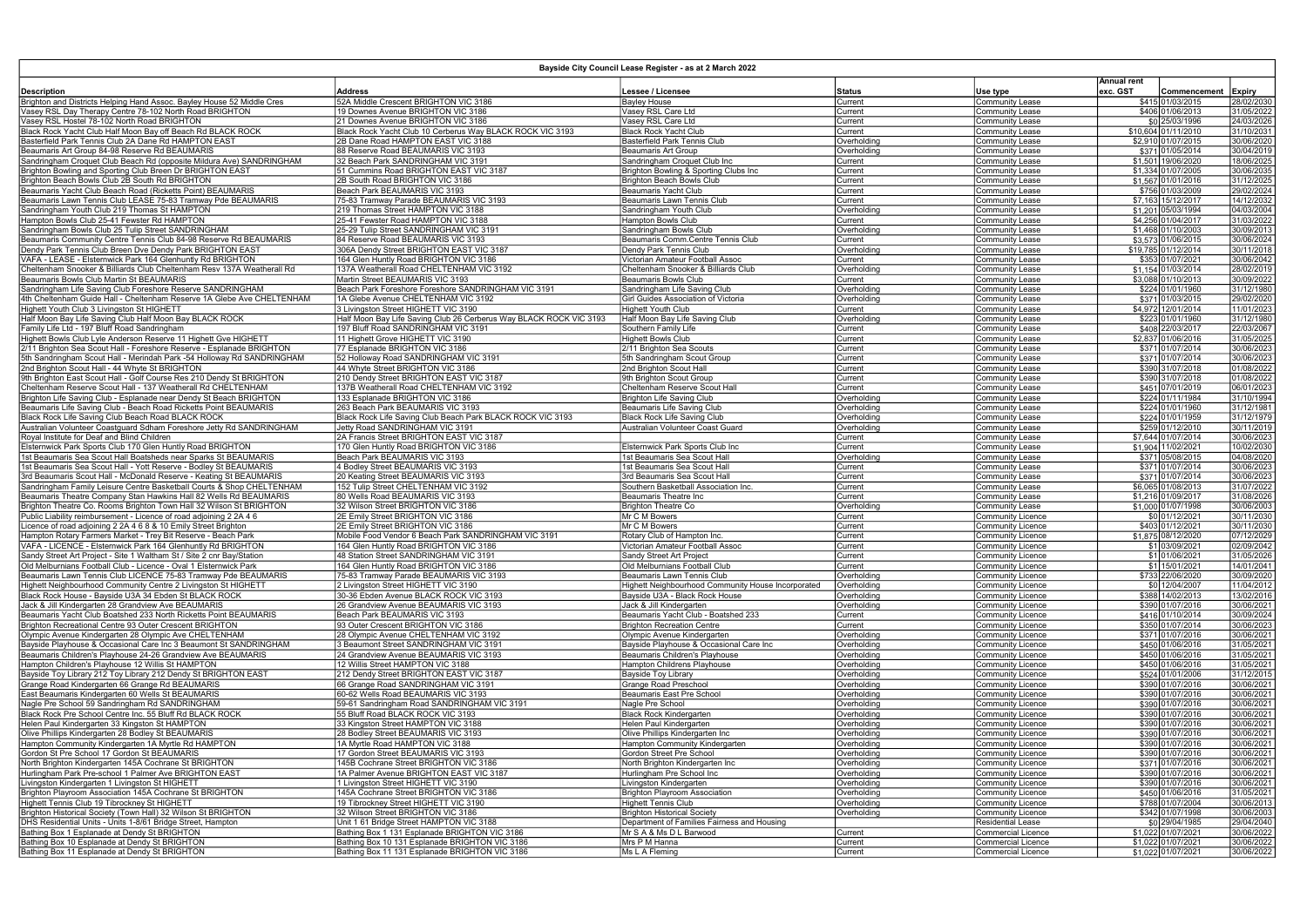| Bayside City Council Lease Register - as at 2 March 2022 |                                                 |                                           |         |                           |                                |                    |               |  |
|----------------------------------------------------------|-------------------------------------------------|-------------------------------------------|---------|---------------------------|--------------------------------|--------------------|---------------|--|
| Description                                              | Address                                         | Lessee / Licensee                         | Status  | Use type                  | <b>Annual rent</b><br>exc. GST | Commencement       | <b>Expiry</b> |  |
| Bathing Box 12 Esplanade at Dendy St BRIGHTON            | Bathing Box 12 131 Esplanade BRIGHTON VIC 3186  | Mr D M Langer                             | Current | <b>Commercial Licence</b> |                                | \$1,022 01/07/2021 | 30/06/2022    |  |
| Bathing Box 13 Esplanade at Dendy St BRIGHTON            | Bathing Box 13 131 Esplanade BRIGHTON VIC 3186  | Mr M Terjung                              | Current | <b>Commercial Licence</b> |                                | \$1,022 01/07/2021 | 30/06/2022    |  |
| Bathing Box 14 Esplanade at Dendy St BRIGHTON            | Bathing Box 14 131 Esplanade BRIGHTON VIC 3186  | Mrs M E Adler                             | Current | <b>Commercial Licence</b> |                                | \$1,022 01/07/2021 | 30/06/2022    |  |
| Bathing Box 15 Esplanade at Dendy St BRIGHTON            | Bathing Box 15 131 Esplanade BRIGHTON VIC 3186  | Mr A J Burnes                             | Current | Commercial Licence        |                                | \$1,022 01/07/2021 | 30/06/2022    |  |
| Bathing Box 16 Esplanade at Dendy St BRIGHTON            | Bathing Box 16 131 Esplanade BRIGHTON VIC 3186  | Mr V Naidu                                | Current | <b>Commercial Licence</b> |                                | \$1,022 01/07/2021 | 30/06/2022    |  |
| Bathing Box 17 Esplanade at Dendy St BRIGHTON            | Bathing Box 17 131 Esplanade BRIGHTON VIC 3186  | Mr D I Marriott                           | Current | Commercial Licence        |                                | \$1,022 01/07/2021 | 30/06/2022    |  |
| Bathing Box 18 Esplanade at Dendy St BRIGHTON            | Bathing Box 18 131 Esplanade BRIGHTON VIC 3186  | Ms J M Shellard                           | Current | <b>Commercial Licence</b> |                                | \$1,022 01/07/2021 | 30/06/2022    |  |
| Bathing Box 19 Esplanade at Dendy St BRIGHTON            | Bathing Box 19 131 Esplanade BRIGHTON VIC 3186  | Mr R J & Mrs M Greenfield                 | Current | <b>Commercial Licence</b> |                                | \$1,022 01/07/2021 | 30/06/2022    |  |
| Bathing Box 2 Esplanade at Dendy St BRIGHTON             | Bathing Box 2 131 Esplanade BRIGHTON VIC 3186   | Mrs H K Blackie                           | Current | <b>Commercial Licence</b> |                                | \$1,022 01/07/2021 | 30/06/2022    |  |
| Bathing Box 20 Esplanade at Dendy St BRIGHTON            | Bathing Box 20 131 Esplanade BRIGHTON VIC 3186  | Ms R Higgins & Mr F Spillane & Others     | Current | <b>Commercial Licence</b> |                                | \$1,022 01/07/2021 | 30/06/2022    |  |
| Bathing Box 21 Esplanade at Dendy St BRIGHTON            | Bathing Box 21 131 Esplanade BRIGHTON VIC 3186  | Ms J K Wilson                             | Current | <b>Commercial Licence</b> |                                | \$1.022 01/07/2021 | 30/06/2022    |  |
| Bathing Box 22 Esplanade at Dendy St BRIGHTON            | Bathing Box 22 131 Esplanade BRIGHTON VIC 3186  | Mr R C Mullany                            | Current | <b>Commercial Licence</b> |                                | \$1.022 01/07/2021 | 30/06/2022    |  |
| Bathing Box 23 Esplanade at Dendy St BRIGHTON            | Bathing Box 23 131 Esplanade BRIGHTON VIC 3186  | Mrs A J Conlan                            | Current | <b>Commercial Licence</b> |                                | \$1.022 01/07/2021 | 30/06/2022    |  |
| Bathing Box 24 Esplanade at Dendy St BRIGHTON            | Bathing Box 24 131 Esplanade BRIGHTON VIC 3186  | Mrs J A Peters & Ms T L Jennings & Others | Current | <b>Commercial Licence</b> |                                | \$1,022 01/07/2021 | 30/06/2022    |  |
| Bathing Box 25 Esplanade at Dendy St BRIGHTON            | Bathing Box 25 131 Esplanade BRIGHTON VIC 3186  | Mr J C Lochhead                           | Current | <b>Commercial Licence</b> |                                | \$1,022 01/07/2021 | 30/06/2022    |  |
| Bathing Box 26 Esplanade at Dendy St BRIGHTON            | Bathing Box 26 131 Esplanade BRIGHTON VIC 3186  | Mr N R & Mrs J T Christie                 |         | <b>Commercial Licence</b> |                                | \$1,022 01/07/2021 | 30/06/2022    |  |
| Bathing Box 27 Esplanade at Dendy St BRIGHTON            | Bathing Box 27 131 Esplanade BRIGHTON VIC 3186  | Ms M L Hicks                              | Current |                           |                                | \$1,022 01/07/2021 | 30/06/2022    |  |
|                                                          |                                                 |                                           | Current | <b>Commercial Licence</b> |                                |                    |               |  |
| Bathing Box 28 Esplanade at Dendy St BRIGHTON            | Bathing Box 28 131 Esplanade BRIGHTON VIC 3186  | Mrs W A Freeman                           | Current | Commercial Licence        |                                | \$1,022 01/07/2021 | 30/06/2022    |  |
| Bathing Box 29 Esplanade at Dendy St BRIGHTON            | Bathing Box 29 131 Esplanade BRIGHTON VIC 3186  | Mr K R Cameron & Estate of C F Wavish     | Current | <b>Commercial Licence</b> |                                | \$1,022 01/07/2021 | 30/06/2022    |  |
| Bathing Box 3 Esplanade at Dendy St BRIGHTON             | Bathing Box 3 131 Esplanade BRIGHTON VIC 3186   | Mr L M Cartwright & Ms L E Lang           | Current | <b>Commercial Licence</b> |                                | \$1,022 01/07/2021 | 30/06/2022    |  |
| Bathing Box 30 Esplanade at Dendy St BRIGHTON            | Bathing Box 30 131 Esplanade BRIGHTON VIC 3186  | Mrs K Rieve                               | Current | <b>Commercial Licence</b> |                                | \$1,022 01/07/2021 | 30/06/2022    |  |
| Bathing Box 31 Esplanade at Dendy St BRIGHTON            | Bathing Box 31 131 Esplanade BRIGHTON VIC 3186  | Ms K M Moss                               | Current | <b>Commercial Licence</b> |                                | \$1,022 01/07/2021 | 30/06/2022    |  |
| Bathing Box 32 Esplanade at Dendy St BRIGHTON            | Bathing Box 32 131 Esplanade BRIGHTON VIC 3186  | Ms J L Schoenfeld & Mr M L Perlow         | Current | <b>Commercial Licence</b> |                                | \$1.022 01/07/2021 | 30/06/2022    |  |
| Bathing Box 33 Esplanade at Dendy St BRIGHTON            | Bathing Box 33 131 Esplanade BRIGHTON VIC 3186  | P M Westhead                              | Current | <b>Commercial Licence</b> |                                | \$1,022 01/07/2021 | 30/06/2022    |  |
| Bathing Box 34 Esplanade At Dendy St BRIGHTON            | Bathing Box 34 131 Esplanade BRIGHTON VIC 3186  | Mr A C & Ms S J Faure                     | Current | <b>Commercial Licence</b> |                                | \$1.022 01/07/2021 | 30/06/2022    |  |
| Bathing Box 35 Esplanade at Dendy St BRIGHTON            | Bathing Box 35 131 Esplanade BRIGHTON VIC 3186  | Mr P B Graham                             | Current | <b>Commercial Licence</b> |                                | \$1,022 01/07/2021 | 30/06/2022    |  |
| Bathing Box 36 Esplanade at Dendy St BRIGHTON            | Bathing Box 36 131 Esplanade BRIGHTON VIC 3186  | Mrs L M Nicol & Mr B Shirazi              | Current | <b>Commercial Licence</b> |                                | \$1,022 01/07/2021 | 30/06/2022    |  |
| Bathing Box 37 Esplanade at Dendy St BRIGHTON            | Bathing Box 37 131 Esplanade BRIGHTON VIC 3186  | Mr N D Johnstone                          | Current | <b>Commercial Licence</b> |                                | \$1,022 01/07/2021 | 30/06/2022    |  |
| Bathing Box 38 Esplanade at Dendy St BRIGHTON            | Bathing Box 38 131 Esplanade BRIGHTON VIC 3186  | Mr R Bouris                               | Current | <b>Commercial Licence</b> |                                | \$1,022 01/07/2021 | 30/06/2022    |  |
| Bathing Box 39 Esplanade at Dendy St BRIGHTON            | Bathing Box 39 131 Esplanade BRIGHTON VIC 3186  | Mr A J Monotti                            | Current | Commercial Licence        |                                | \$1,022 01/07/2021 | 30/06/2022    |  |
| Bathing Box 4 Esplanade at Dendy St BRIGHTON             | Bathing Box 4 131 Esplanade BRIGHTON VIC 3186   | Mr C J Bourke                             | Current | <b>Commercial Licence</b> |                                | \$1,022 01/07/2021 | 30/06/2022    |  |
| Bathing Box 40 Esplanade at Dendy St BRIGHTON            | Bathing Box 40 131 Esplanade BRIGHTON VIC 3186  | Ms M Yang                                 | Current | <b>Commercial Licence</b> |                                | \$1,022 01/07/2021 | 30/06/2022    |  |
| Bathing Box 41 Esplanade at Dendy St BRIGHTON            | Bathing Box 41 131 Esplanade BRIGHTON VIC 3186  | Mr I L Barden                             | Current | <b>Commercial Licence</b> |                                | \$1,022 01/07/2021 | 30/06/2022    |  |
| Bathing Box 42 Esplanade at Dendy St BRIGHTON            | Bathing Box 42 131 Esplanade BRIGHTON VIC 3186  | Mrs H E Terry                             | Current | <b>Commercial Licence</b> |                                | \$1,022 01/07/2021 | 30/06/2022    |  |
| Bathing Box 43 Esplanade at Dendy St BRIGHTON            | Bathing Box 43 131 Esplanade BRIGHTON VIC 3186  | Mr J W Rundell                            | Current | <b>Commercial Licence</b> |                                | \$1,022 01/07/2021 | 30/06/2022    |  |
| Bathing Box 44 Esplanade at Dendy St BRIGHTON            | Bathing Box 44 131 Esplanade BRIGHTON VIC 3186  | Dr J P Kaaden                             | Current | <b>Commercial Licence</b> |                                | \$1,022 01/07/2021 | 30/06/2022    |  |
| Bathing Box 45 Esplanade at Dendy St BRIGHTON            | Bathing Box 45 131 Esplanade BRIGHTON VIC 3186  | Mr I E & Mrs J D Ball                     | Current | <b>Commercial Licence</b> |                                | \$1,022 01/07/2021 | 30/06/2022    |  |
| Bathing Box 46 Esplanade at Dendy St BRIGHTON            | Bathing Box 46 131 Esplanade BRIGHTON VIC 3186  | Mrs A T Mullany                           | Current | <b>Commercial Licence</b> |                                | \$1,022 01/07/2021 | 30/06/2022    |  |
| Bathing Box 47 Esplanade at Dendy St BRIGHTON            | Bathing Box 47 131 Esplanade BRIGHTON VIC 3186  | Mr R L & Mrs S J Knowles                  | Current | <b>Commercial Licence</b> |                                | \$1,022 01/07/2021 | 30/06/2022    |  |
| Bathing Box 48 Esplanade at Dendy St BRIGHTON            | Bathing Box 48 131 Esplanade BRIGHTON VIC 3186  | Mrs G F King                              | Current | <b>Commercial Licence</b> |                                | \$1,022 01/07/2021 | 30/06/2022    |  |
| Bathing Box 49 Esplanade at Dendy St BRIGHTON            | Bathing Box 49 131 Esplanade BRIGHTON VIC 3186  | Mr R S Breadmore                          | Current | <b>Commercial Licence</b> |                                | \$1,022 01/07/2021 | 30/06/2022    |  |
| Bathing Box 5 Esplanade at Dendy St BRIGHTON             | Bathing Box 5 131 Esplanade BRIGHTON VIC 3186   | Mrs B M & Mr R E Geddes & Others          | Current | Commercial Licence        |                                | \$1,022 01/07/2021 | 30/06/2022    |  |
| Bathing Box 50 Esplanade at Dendy St BRIGHTON            | Bathing Box 50 131 Esplanade BRIGHTON VIC 3186  | Mr P & Ms K M Suffren                     | Current | <b>Commercial Licence</b> |                                | \$1,022 01/07/2021 | 30/06/2022    |  |
| Bathing Box 51 Esplanade at Dendy St BRIGHTON            | Bathing Box 51 131 Esplanade BRIGHTON VIC 3186  | Mr J P Holland                            | Current | <b>Commercial Licence</b> |                                | \$1,022 01/07/2021 | 30/06/2022    |  |
| Bathing Box 52 Esplanade at Dendy St BRIGHTON            | Bathing Box 52 131 Esplanade BRIGHTON VIC 3186  | Mr J H Ingles                             | Current | <b>Commercial Licence</b> |                                | \$1,022 01/07/2021 | 30/06/2022    |  |
| Bathing Box 53 Esplanade at Dendy St BRIGHTON            | Bathing Box 53 131 Esplanade BRIGHTON VIC 3186  | Mrs W J Harvie                            | Current | <b>Commercial Licence</b> |                                | \$1.022 01/07/2021 | 30/06/2022    |  |
| Bathing Box 54 Esplanade at Dendy St BRIGHTON            | Bathing Box 54 131 Esplanade BRIGHTON VIC 3186  | Mr J N Bjarnason                          | Current | <b>Commercial Licence</b> |                                | \$1,022 01/07/2021 | 30/06/2022    |  |
| Bathing Box 55 Esplanade at Dendy St BRIGHTON            | Bathing Box 55 131 Esplanade BRIGHTON VIC 3186  | Mr T J Brown                              | Current | <b>Commercial Licence</b> |                                | \$1,022 01/07/2021 | 30/06/2022    |  |
| Bathing Box 56 Esplanade at Dendy St BRIGHTON            | Bathing Box 56 131 Esplanade BRIGHTON VIC 3186  | Mr D E Reilly                             | Current | <b>Commercial Licence</b> |                                | \$1,022 01/07/2021 | 30/06/2022    |  |
| Bathing Box 57 Esplanade at Dendy St BRIGHTON            | Bathing Box 57 131 Esplanade BRIGHTON VIC 3186  | Dr S Hall                                 | Current | <b>Commercial Licence</b> |                                | \$1,022 01/07/2021 | 30/06/2022    |  |
| Bathing Box 57A Esplanade at Dendy St BRIGHTON           | Bathing Box 57A 131 Esplanade BRIGHTON VIC 3186 | Mrs V M Pascoe                            | Current | <b>Commercial Licence</b> |                                | \$1,022 01/07/2021 | 30/06/2022    |  |
| Bathing Box 58 Esplanade at Dendy St BRIGHTON            | Bathing Box 58 131 Esplanade BRIGHTON VIC 3186  | Mrs A J Svensen                           | Current | <b>Commercial Licence</b> |                                | \$1,022 01/07/2021 | 30/06/2022    |  |
| Bathing Box 58A Esplanade at Dendy St BRIGHTON           | Bathing Box 58A 131 Esplanade BRIGHTON VIC 3186 | Mrs A J Svensen                           | Current | <b>Commercial Licence</b> |                                | \$1,022 01/07/2021 | 30/06/2022    |  |
| Bathing Box 58B Esplanade at Dendy St BRIGHTON           | Bathing Box 58B 131 Esplanade BRIGHTON VIC 3186 | Mr G M & Mrs J C Watson                   | Current | <b>Commercial Licence</b> |                                | \$1,022 01/07/2021 | 30/06/2022    |  |
| Bathing Box 58C Esplanade at Dendy St BRIGHTON           | Bathing Box 58C 131 Esplanade BRIGHTON VIC 3186 | Mrs C Harrington                          | Current | <b>Commercial Licence</b> |                                | \$1,022 01/07/2021 | 30/06/2022    |  |
| Bathing Box 59 Esplanade at Dendy St BRIGHTON            | Bathing Box 59 131 Esplanade BRIGHTON VIC 3186  | Mr C B Carlile                            | Current | <b>Commercial Licence</b> |                                | \$1,022 01/07/2021 | 30/06/2022    |  |
| Bathing Box 6 Esplanade at Dendy St BRIGHTON             | Bathing Box 6 131 Esplanade BRIGHTON VIC 3186   | Mr R E M Kirby                            | Current | <b>Commercial Licence</b> |                                | \$1,022 01/07/2021 | 30/06/2022    |  |
| Bathing Box 60 131 Esplanade at Dendy St BRIGHTON        | Bathing Box 60 131 Esplanade BRIGHTON VIC 3186  | Mr J R Ryan                               | Current | <b>Commercial Licence</b> |                                | \$1,022 01/07/2021 | 30/06/2022    |  |
| Bathing Box 61 Esplanade at Dendy St BRIGHTON            | Bathing Box 61 131 Esplanade BRIGHTON VIC 3186  | Ms K S Deville                            | Current | <b>Commercial Licence</b> |                                | \$1,022 01/07/2021 | 30/06/2022    |  |
| Bathing Box 62 Esplanade at Dendy St BRIGHTON            | Bathing Box 62 131 Esplanade BRIGHTON VIC 3186  | Ms D A Page                               | Current | Commercial Licence        |                                | \$1,022 01/07/2021 | 30/06/2022    |  |
| Bathing Box 62B Esplanade at Dendy St BRIGHTON           | Bathing Box 62B 131 Esplanade BRIGHTON VIC 3186 | Mrs S Van Eede                            | Current | <b>Commercial Licence</b> |                                | \$1,022 01/07/2021 | 30/06/2022    |  |
| Bathing Box 63 Esplanade at Dendy St BRIGHTON            | Bathing Box 63 131 Esplanade BRIGHTON VIC 3186  | Mr G R Smith                              | Current | Commercial Licence        |                                | \$1,022 01/07/2021 | 30/06/2022    |  |
| Bathing Box 64 Esplanade at Dendy St BRIGHTON            | Bathing Box 64 131 Esplanade BRIGHTON VIC 3186  | Mr J C Nunan                              | Current | <b>Commercial Licence</b> |                                | \$1,022 01/07/2021 | 30/06/2022    |  |
| Bathing Box 65 Esplanade at Dendy St BRIGHTON            | Bathing Box 65 131 Esplanade BRIGHTON VIC 3186  | Mr M D Hennessy                           | Current | <b>Commercial Licence</b> |                                | \$1,022 01/07/2021 | 30/06/2022    |  |
| Bathing Box 66 Esplanade at Dendy St BRIGHTON            | Bathing Box 66 131 Esplanade BRIGHTON VIC 3186  | Mrs J M Pool                              | Current | <b>Commercial Licence</b> |                                | \$1,022 01/07/2021 | 30/06/2022    |  |
| Bathing Box 67 Esplanade at Dendy St BRIGHTON            | Bathing Box 67 131 Esplanade BRIGHTON VIC 3186  | Ms S M Carden                             | Current | <b>Commercial Licence</b> |                                | \$1,022 01/07/2021 | 30/06/2022    |  |
| Bathing Box 68 Esplanade at Dendy St BRIGHTON            | Bathing Box 68 131 Esplanade BRIGHTON VIC 3186  | Mses F & C J Quinn & Others               | Current | <b>Commercial Licence</b> |                                | \$1,022 01/07/2021 | 30/06/2022    |  |
| Bathing Box 69 Esplanade at Dendy St BRIGHTON            | Bathing Box 69 131 Esplanade BRIGHTON VIC 3186  | Mr D A Hoy                                | Current | <b>Commercial Licence</b> |                                | \$1,022 01/07/2021 | 30/06/2022    |  |
| Bathing Box 7 Esplanade at Dendy St BRIGHTON             | Bathing Box 7 131 Esplanade BRIGHTON VIC 3186   | Mrs S G & Mr J A Donkers                  | Current | <b>Commercial Licence</b> |                                | \$1,022 01/07/2021 | 30/06/2022    |  |
| Bathing Box 70 Esplanade at Dendy St BRIGHTON            | Bathing Box 70 131 Esplanade BRIGHTON VIC 3186  | Mrs S M Wilson                            | Current | <b>Commercial Licence</b> |                                | \$1,022 01/07/2021 | 30/06/2022    |  |
| Bathing Box 71 Esplanade at Dendy St BRIGHTON            | Bathing Box 71 131 Esplanade BRIGHTON VIC 3186  | Mr D J Till                               | Current | <b>Commercial Licence</b> |                                | \$1,022 01/07/2021 | 30/06/2022    |  |
| Bathing Box 72 Esplanade at Dendy St BRIGHTON            | Bathing Box 72 131 Esplanade BRIGHTON VIC 3186  | Ms V S Mort                               | Current | <b>Commercial Licence</b> |                                | \$1,022 01/07/2021 | 30/06/2022    |  |
| Bathing Box 73 Esplanade at Dendy St BRIGHTON            | Bathing Box 73 131 Esplanade BRIGHTON VIC 3186  | Mrs M E Pitt                              | Current | <b>Commercial Licence</b> |                                | \$1,022 01/07/2021 | 30/06/2022    |  |
| Bathing Box 74 Esplanade at Dendy St BRIGHTON            | Bathing Box 74 131 Esplanade BRIGHTON VIC 3186  | Mrs T A Hemingway & Mr J A Davie          | Current | <b>Commercial Licence</b> |                                | \$1,022 01/07/2021 | 30/06/2022    |  |
| Bathing Box 75 Esplanade at Dendy St BRIGHTON            | Bathing Box 75 131 Esplanade BRIGHTON VIC 3186  | Mrs M T & Mr P D Rossdale                 | Current | <b>Commercial Licence</b> |                                | \$1,022 01/07/2021 | 30/06/2022    |  |
| Bathing Box 76 Esplanade at Dendy St BRIGHTON            | Bathing Box 76 131 Esplanade BRIGHTON VIC 3186  | Mrs C A & Mr M R Buxton                   | Current | <b>Commercial Licence</b> |                                | \$1,022 01/07/2021 | 30/06/2022    |  |
| Bathing Box 76A Esplanade at Dendy St BRIGHTON           | Bathing Box 76A 131 Esplanade BRIGHTON VIC 3186 | Mrs R Lipschutz                           | Current | <b>Commercial Licence</b> |                                | \$1,022 01/07/2021 | 30/06/2022    |  |